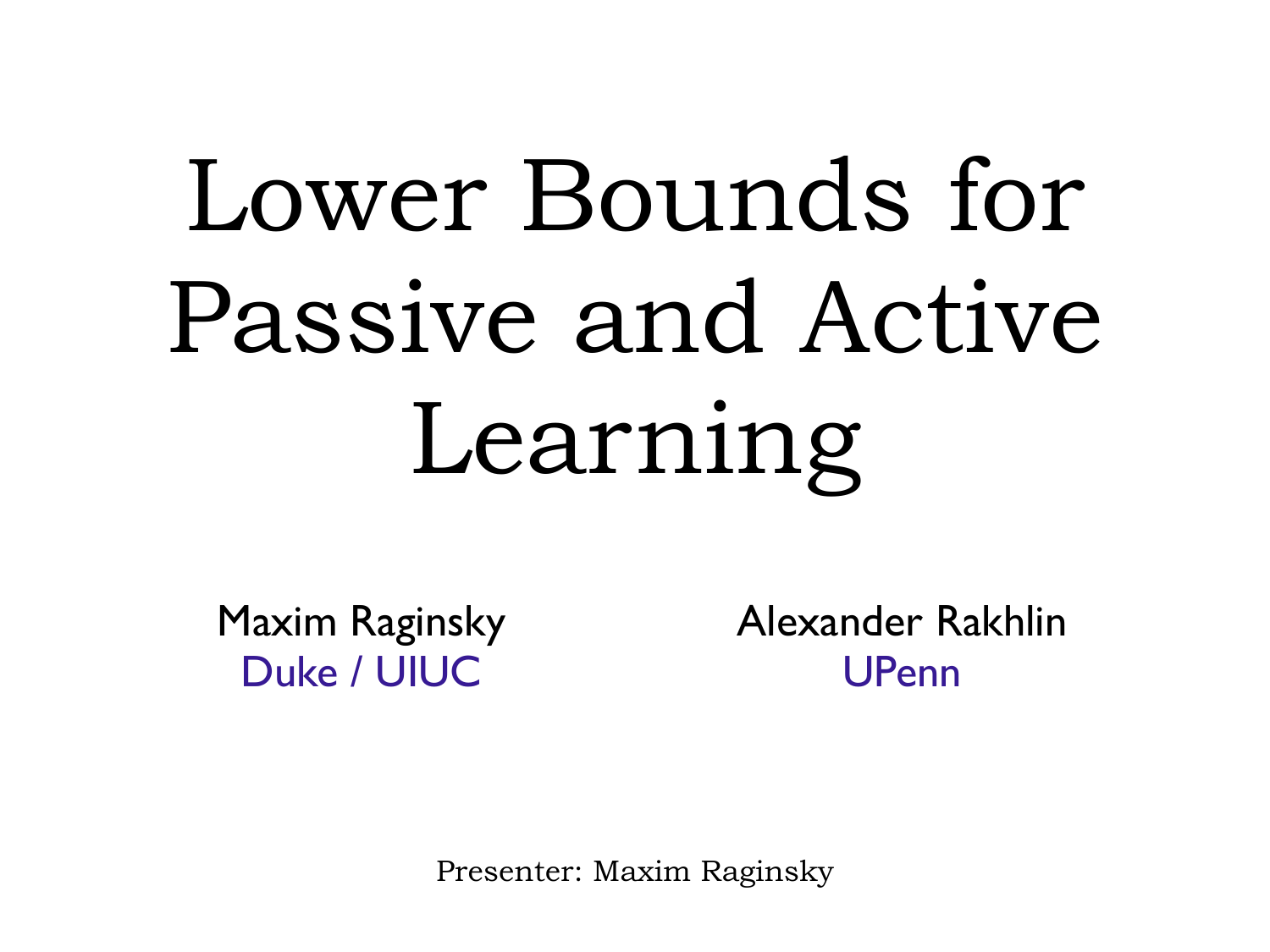## Two Learning Paradigms



What governs the learning rate? VC dimension Disagreement Coefficient

Wanted: A Unified Lower Bound Analysis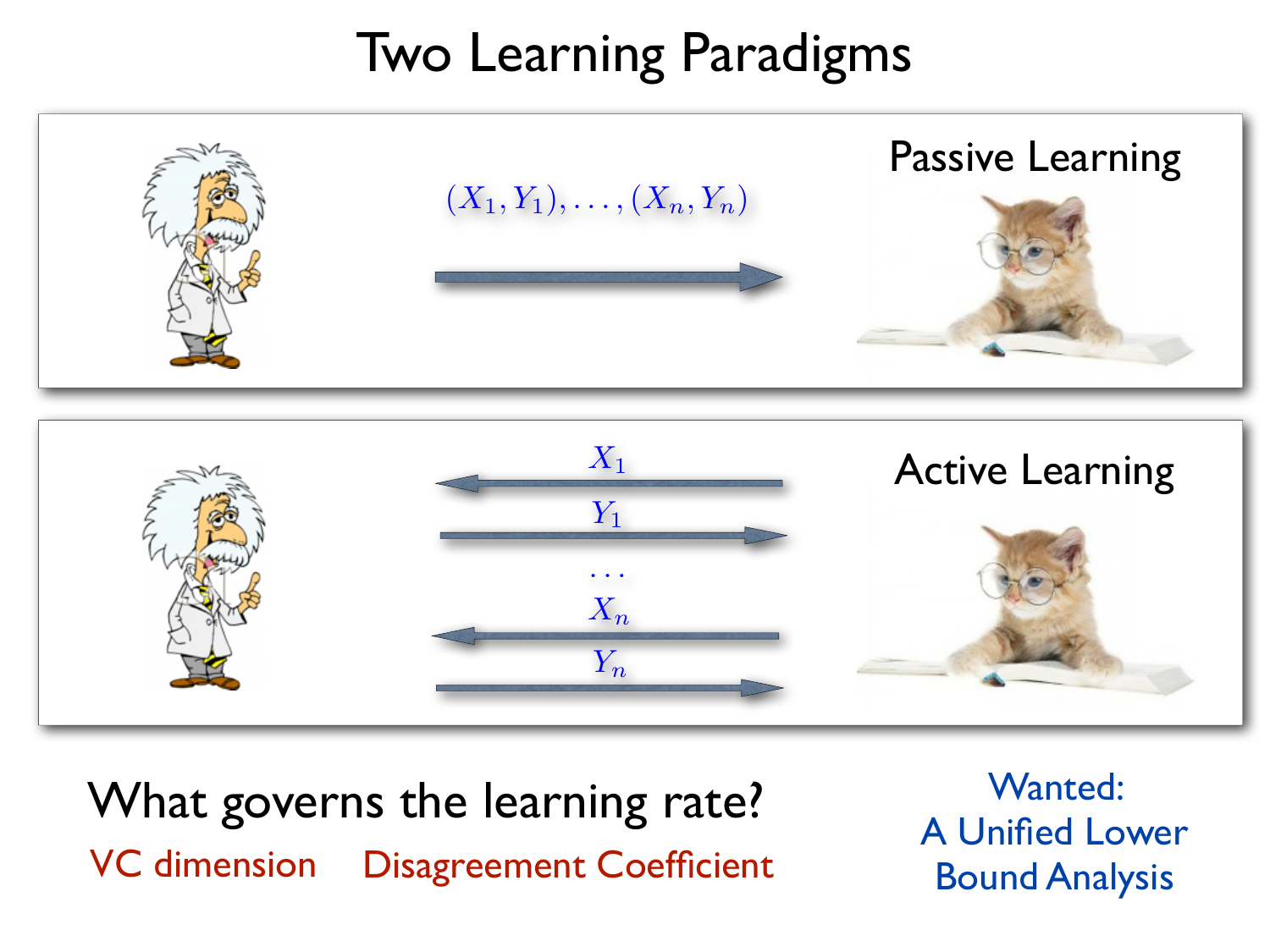- $\blacktriangleright$  Vapnik-Chervonenkis Class  $VC\text{-dim}(\mathcal{F}) = d$
- $\blacktriangleright$  Hard Margin Parameter  $|\mathbb{E}[Y|X=x] \frac{1}{2}$  $\left| \frac{h}{2} \right|$

Not all VC classes are created equal:



Alexander's Capacity Function  $\tau(\epsilon)$ 

measure of X's on which functions in  $\mathcal{F}_{\epsilon}$  disagree.

Supremum of this function is the disagreement coefficient

Passive Learning  $\left(\frac{(1-\delta)d\log\tau(\varepsilon)}{\varepsilon h^2}+\frac{\log\frac{1}{\delta}}{\varepsilon h^2}\right)$  $\underline{\delta}$  $\overline{\varepsilon h^2}$  $\overline{a}$  $n=\Omega$  $\int (1-\delta)d$  $\varepsilon$  $\overline{a}$  $h \neq 1$  $h=1$ 

| Passive Learning                                                                                                                             | Active Learning                                                                                                                                |
|----------------------------------------------------------------------------------------------------------------------------------------------|------------------------------------------------------------------------------------------------------------------------------------------------|
| \n $n = \Omega \left( \frac{(1-\delta)d \log \tau(\varepsilon)}{\varepsilon h^2} + \frac{\log \frac{1}{\delta}}{\varepsilon h^2} \right)$ \n | \n $n = \Omega \left( \frac{(1-\delta)d \log \tau(\varepsilon)}{\varepsilon} + \frac{\tau(\varepsilon) \log \frac{1}{\delta}}{h^2} \right)$ \n |